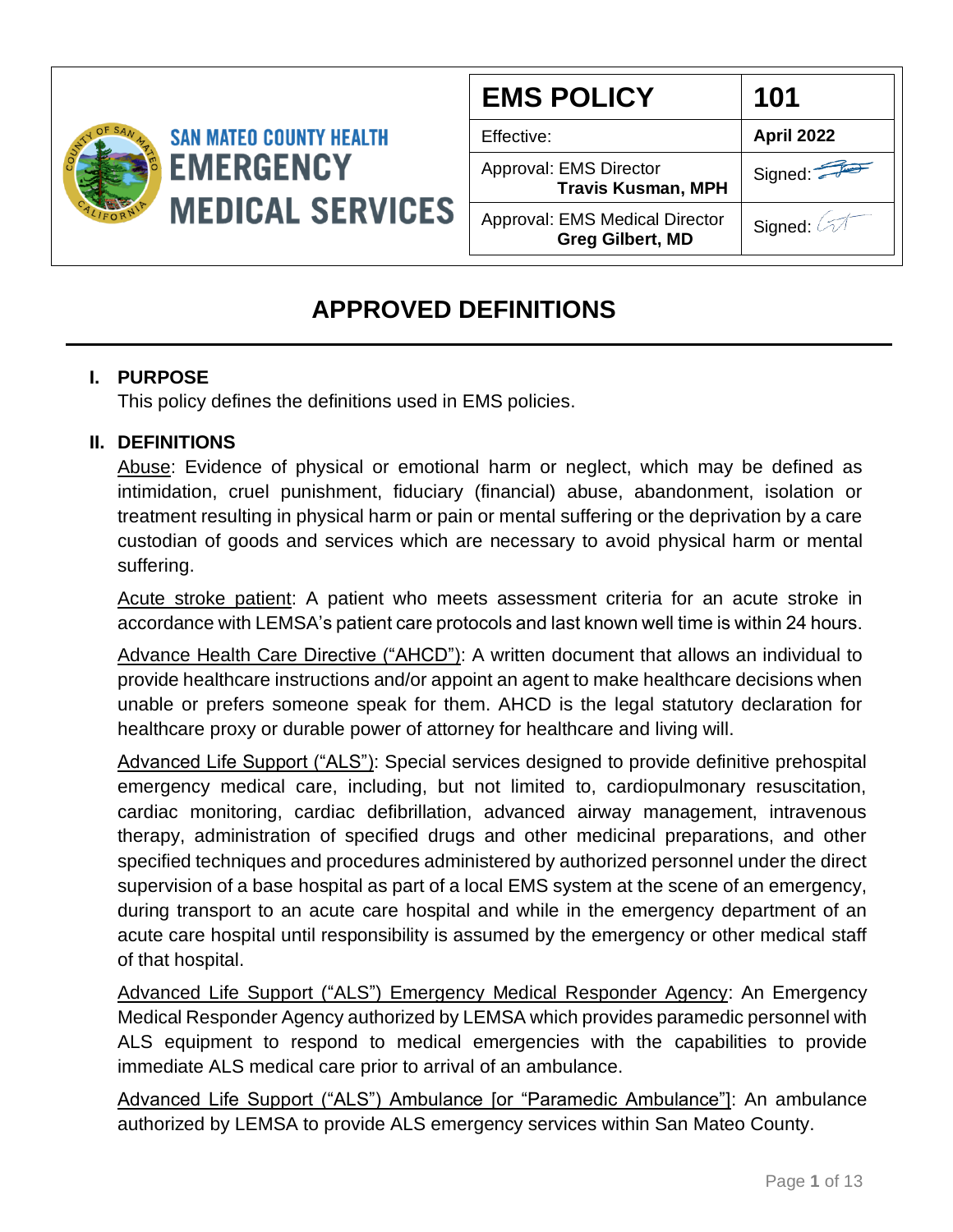

Advanced Life Support ("ALS") First Responder Unit ("FRU"): A first responder unit authorized by LEMSA to provide ALS emergency services within San Mateo County.

Aid-in-Dying Drug: A drug, or combination of drugs, determined and prescribed by a physician for a qualified individual, who shall self-administer to bring about their death due to terminal illness. The prescribed drug(s) may take affect within minutes to several days after self-administration.

Air ambulance: Any aircraft specifically constructed, modified, or equipped and staffed for the primary purpose of responding to emergency medical calls and transporting critically ill or injured patients. Air ambulance aircraft shall be ALS capable.

Assaultive behavior: The intentional or reckless act of causing physical injury to self or others.

Automatic External Defibrillator ("AED"): An automated external defibrillator device used by a trained person.

Authorized San Mateo County EMS Provider: An entity which has a written agreement with the LEMSA to provide emergency ambulance services with ALS ambulance transport; or a city or fire district which operated ALS ambulance services pursuant to the Wedworth-Townsend Paramedic Act, Article 3 and holds an exclusive operating area.

Base Hospital: A hospital authorized by LEMSA to provide online physician medical control to prehospital providers. A Base Hospital can provide basic and advanced life support medical direction.

Basic Life Support ("BLS"): Emergency first aid and cardiopulmonary resuscitation procedures which, as a minimum, include recognizing respiratory and cardiac arrest and starting the proper application of cardiopulmonary resuscitation to maintain life without invasive techniques until the victim may be transported or until advanced life support is available.

Basic Life Support ("BLS") Ambulance: An ambulance authorized by LEMSA to provide BLS emergency services within San Mateo County.

Basic Life Support ("BLS") measures: The provision of treatment designed to maintain adequate circulation and ventilation for a patient in cardiac arrest without the use of drugs or special equipment. Examples include:

• Assisted ventilation with a bag-valve mask device;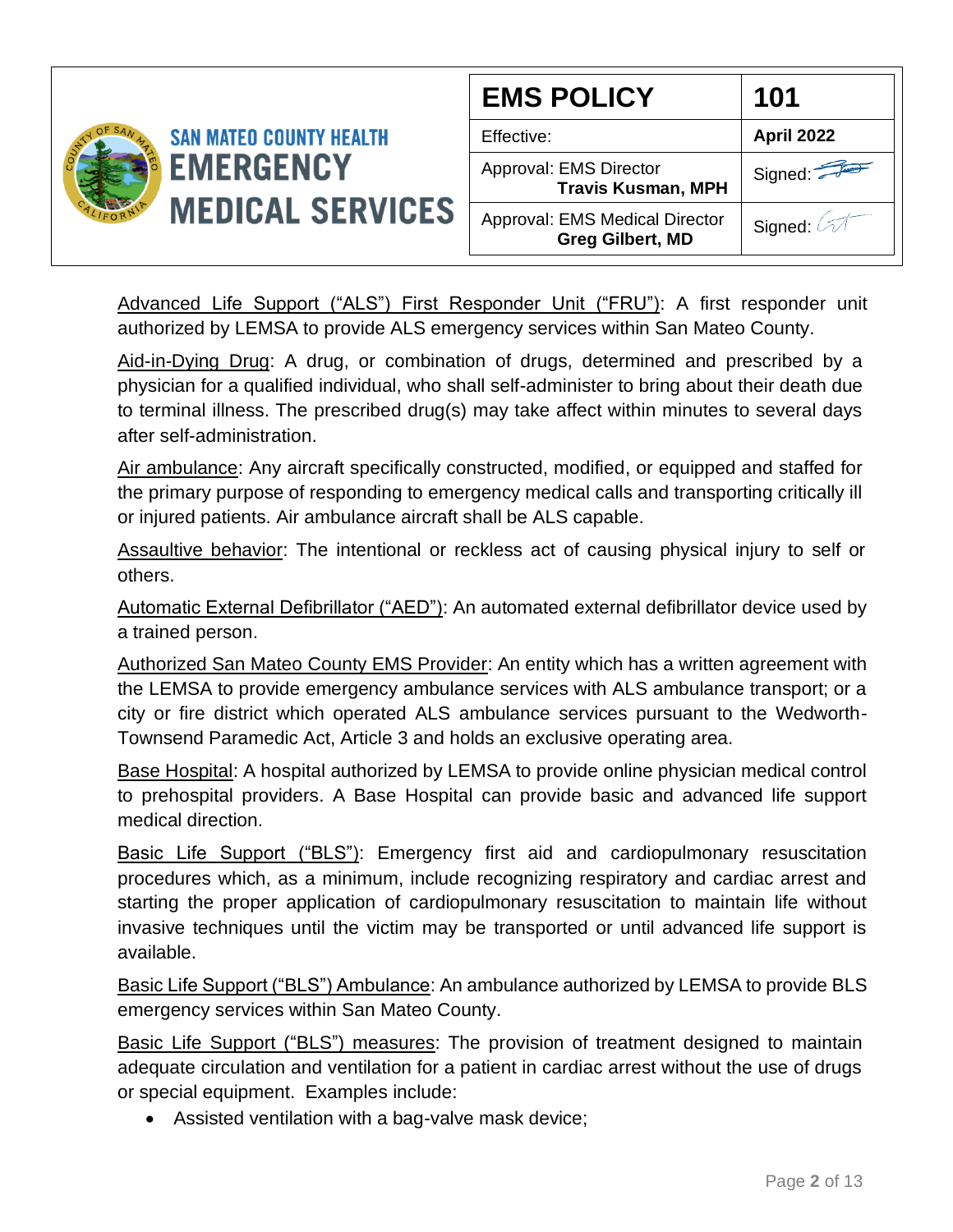

- Manual or automated chest compressions; and
- Automated External Defibrillator ("AED").

Basic Life Support ("BLS") Emergency Medical Responder Agency: An Emergency Medical Responder Agency authorized by LEMSA which provides Emergency Medical Technician ("EMT") or Emergency Medical Responder ("EMR") personnel with BLS equipment to respond to medical emergencies with the capabilities to provide immediate BLS medical care prior to the arrival of an ambulance.

Basic Life Support ("BLS") First Responder Unit ("FRU"): A first responder authorized by LEMSA to provide BLS emergency services within San Mateo County.

California Emergency Medical Services Information System ("CEMSIS"): The state database that is used to store EMS data for the State of California.

Cardiac Catheterization Laboratory ("Cath lab"): The setting within the hospital where diagnosticand therapeutic procedures are performed on patients with cardiovascular disease.

Cardiac Catheterization Team: The specially trained health care professionals that perform percutaneous coronary intervention. The Team may include, but is not limited to, an interventional cardiologist, mid-level practitioners, registered nurses, technicians, and other health care professionals.

CARES: Cardiac Arrest Registry to Enhance Survival.

Child: Any person under the age of 18 years.

Comfort-Focused Treatment Measures: Medical interventions with a primary goal of maximizing comfort. Providers shall relieve pain and suffering with medication by any indicated and clinically appropriate route and may use oxygen, suctioning, airway positioning, and manual treatment of airway obstruction.

Comprehensive Stroke Center ("CSC"): A hospital that has successfully completed and maintains Joint Commission accreditation as a CSC and enters into a written agreement with LEMSA to be designated as a stroke receiving center. These centers can treat both ischemic and hemorrhagic strokes.

Conservator: A responsible person or organization appointed by a judge who cares for another person who cannot care for her/ himself or manage her/ his own finances.

Critical Care Transport: Special services designed to provide definitive critical care such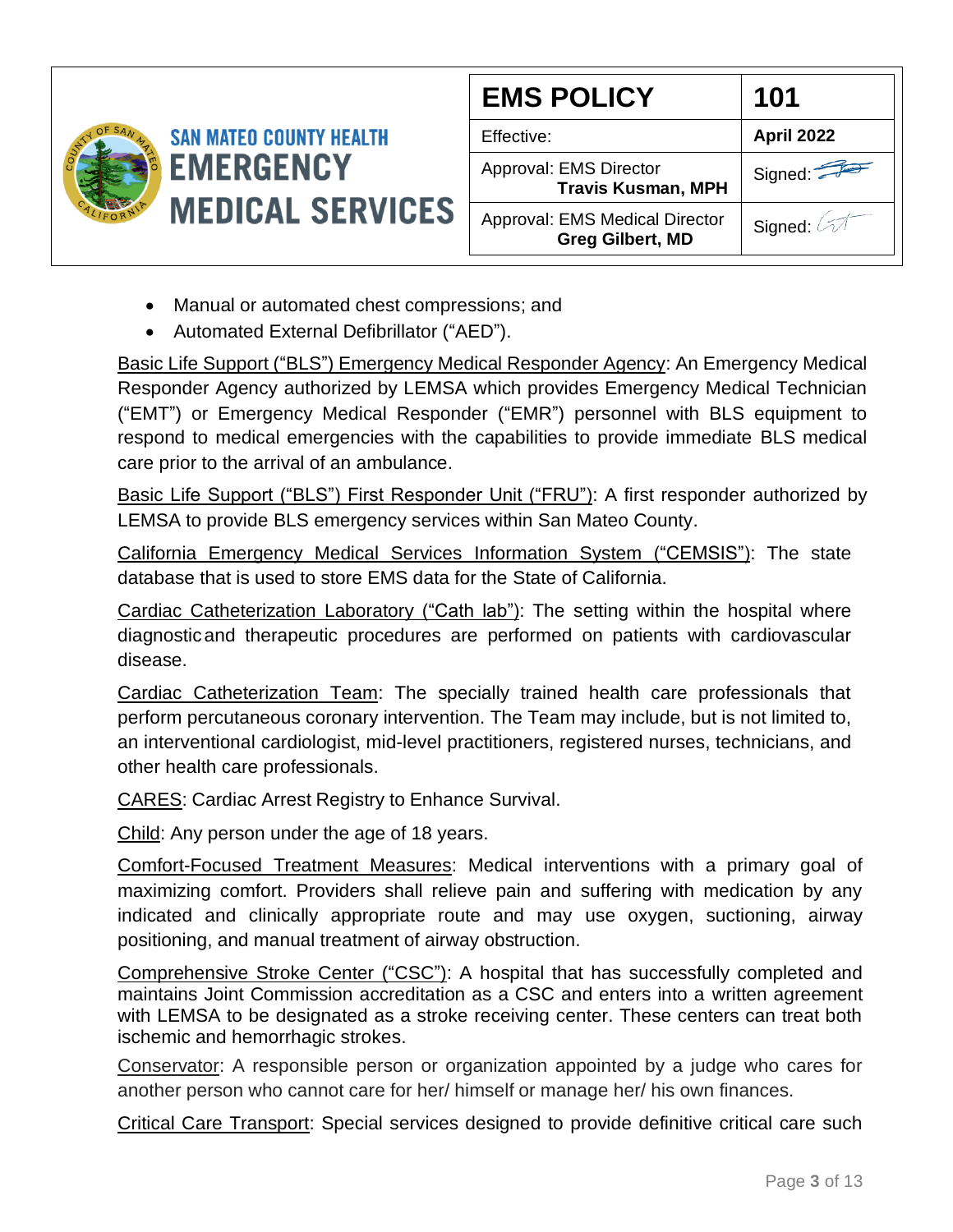|                                             |                                                           | <b>EMS POLICY</b>  | 101               |
|---------------------------------------------|-----------------------------------------------------------|--------------------|-------------------|
|                                             | <b>SAN MATEO COUNTY HEALTH</b>                            | Effective:         | <b>April 2022</b> |
| <b>EMERGENCY</b><br><b>MEDICAL SERVICES</b> | Approval: EMS Director<br><b>Travis Kusman, MPH</b>       | Signed: $\sqrt{2}$ |                   |
|                                             | Approval: EMS Medical Director<br><b>Greg Gilbert, MD</b> | Signed:            |                   |

that the failure to assess/ recognize resuscitation needs and urgently initiate and maintain acute medical diagnostics and/ or interventions, pharmacological interventions, or technologies would likely result in sudden, clinically significant, or life-threatening deterioration in the patient's condition. These capabilities exceed those of an Advanced Life Support EMS unit.

Decision-Making Capacity: The ability of a patient who is fully oriented to use and understand information to make a decision, and communicate any decision made.

Dependent adult: Any person between the ages of 18 and 64 years who has physical or mental limitations which restrict their ability to carry out normal activities or to protect their rights including, but not limited, to persons who have physical or developmental disabilities or those whose physical or mental abilities have diminished due to age.

Do Not Resuscitate ("DNR"): Applies to a patient without a pulse or respirations. DNR is a request to withhold interventions intended to restore cardiac activity and respirations. Examples include:

- No chest compressions;
- No defibrillation;
- No endotracheal intubation; or
- No cardiotonic medications.

This does not include comfort-focused treatment measures. DNR does not mean "do not treat."

Elder: Any person of the age 65 years or older.

Electronic Health Record ("EHR"): The official and legal patient care record completed by EMS personnel. Formerly referred to as ePCR.

Emergency Medical Dispatch ("EMD"): Priority Dispatching characterized by an Emergency Medical Dispatcher who is responsible for determining, using key medical questions, whether the call is a life threatening, or non-life-threatening emergency. The Emergency medical Dispatcher acts on the request and, using established guidelines, determines the level and type of response. This level of service includes pre-arrival instructions when indicated.

Emergency Medical Dispatcher: A person employed by a LEMSA approved dispatch center providing dispatch of designated emergency medical resources in San Mateo County and who has been authorized by the LEMSA.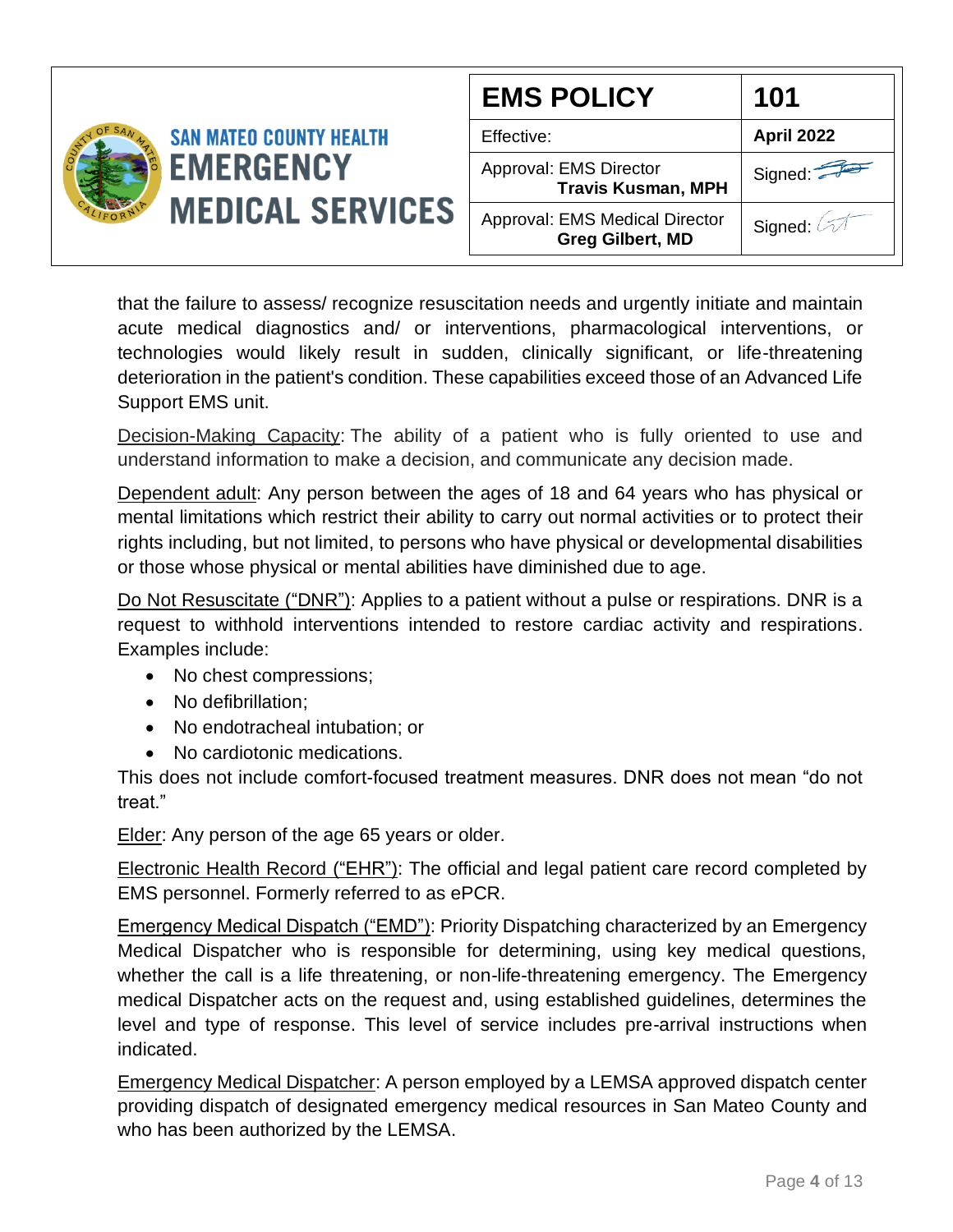

| <b>EMS POLICY</b>                                                | 101        |
|------------------------------------------------------------------|------------|
| Effective:                                                       | April 2022 |
| Approval: EMS Director<br><b>Travis Kusman, MPH</b>              | Signed:    |
| <b>Approval: EMS Medical Director</b><br><b>Greg Gilbert, MD</b> | Signed: 4  |

Emergency Medical Services: The services utilized in responding to a medical emergency.

Emergency Medical Services Agency ("LEMSA") [or "Agency"]: The San Mateo County EMS Agency is designated as the Local Emergency Medical Services Agency (LEMSA) and is statutorily charged with primary responsibility for administration and medical control of emergency medical services in San Mateo County.

Emergency Medical Services Quality Improvement Plan ("EQIP"): A plan submitted by a provider agency that articulates the processes used by that agency to monitor the quality of prehospital patient care provided by their EMS personnel.

Emergency Medical Technician ("EMT"): A certified prehospital care provider who operates within the BLS scope of practice.

EMS Duty Officer: The authorized on-call representative of the LEMSA charged with emergency medical services system level oversight and direction.

EMS Personnel: San Mateo County EMS system prehospital providers including EMTs and paramedics.

EMS Response: Any 9-1-1 or non-emergency medical response originating in or serviced by San Mateo County EMS Personnel.

EMS Supervisor: A paramedic approved by the LEMSA responsible for operational and clinical leadership and supervision of emergency medical services at the provider agency level.

End of Life Option Act: California state law authorizing an adult, eighteen years or older, who meets certain qualifications, and who has been determined by his or her attending physician to be suffering from a terminal disease to make a request for an "aid-in-dying drug" prescribed for the purpose of ending their life in a humane and dignified manner.

Field Training Officer ("FTO"): A licensed and San Mateo County accredited paramedic with a minimum of two year's full-time equivalent experience, eighteen months of which must be within San Mateo County; paramedic license and accreditation must be in good standing with the State and County.

Fireline paramedic: A paramedic who meets all prerequisites established by FIRESCOPE and is authorized by the paramedic's department to provide ALS treatment on the fireline to ill or injured fire suppression personnel.

Health information: Any information possessed by a healthcare provider regarding a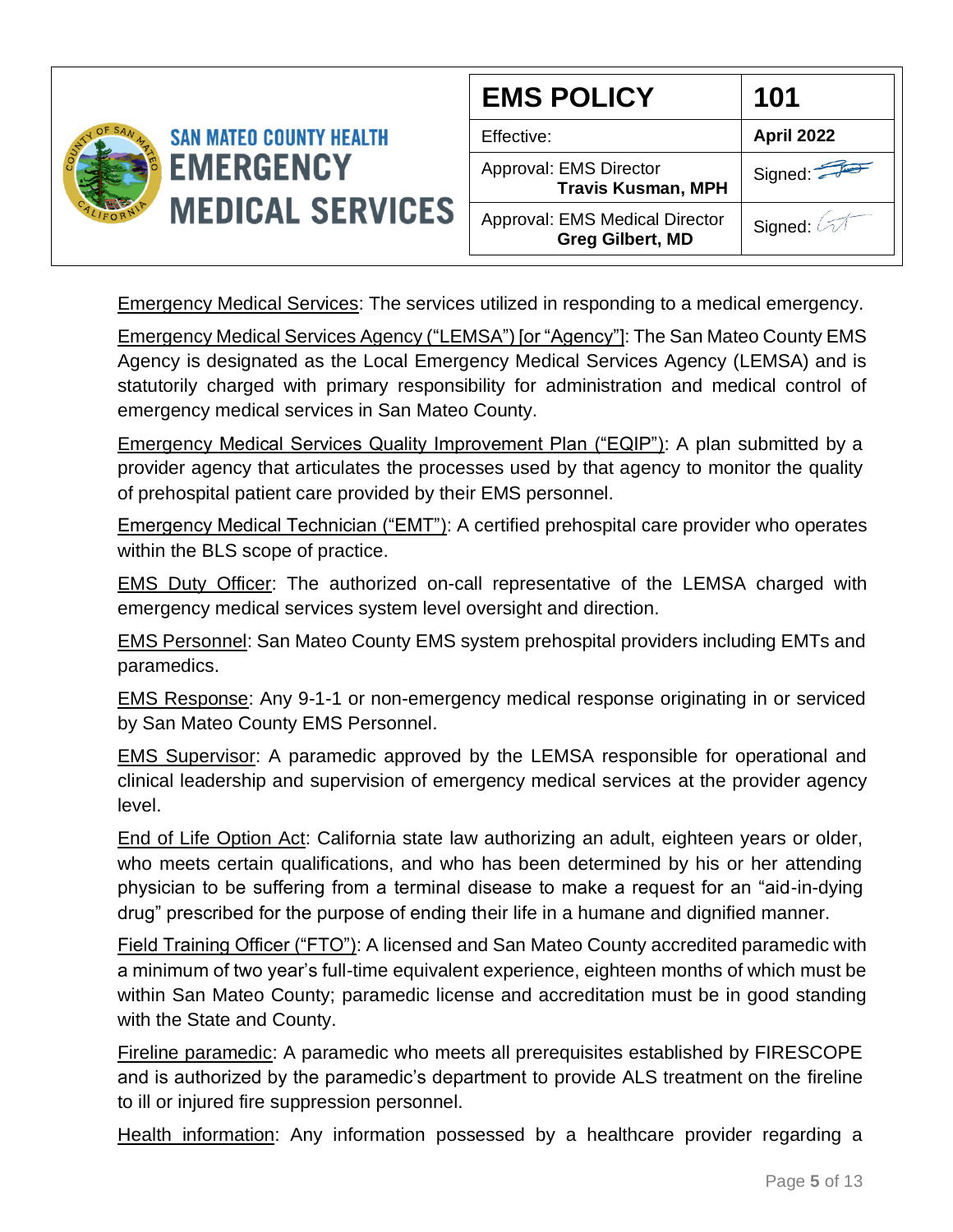

patient's medical history, mental or physical condition, or treatment, or the specific circumstances surrounding a specific patient identifiable incident (e.g., suspected child/ elder abuse).

Home County: The county in which the paramedic is based and where the paramedic is accredited to practice.

Immediately Available: Unencumbered by conflicting duties or responsibilities, responding without delay upon receiving notification, or being physically available to the specified area of the hospital when the patient is delivered in accordance with EMS Agency policies and procedures.

Imminent Death: A condition wherein illness or injuries are of such severity that in the professional opinion of EMS personnel, death is likely to occur before the patient arrives at the receiving hospital. For purposes of this policy, this definition does not include any conscious patient regardless of the severity of illness or injury.

Implied Consent: A form of consent when surrounding circumstances exist that would lead a reasonable person to believe that this consent had been/ would be given, although no direct, express, or explicit words of agreement had been uttered. Implied consent applies to emergency, life-saving care only.

Interfacility Transfer: The transfer of a patient from one acute general care facility to another acute general care facility.

Legal Guardian: A person appointed by a judge who is not a child's parent who oversees the care of the child, including making decisions about the child's healthcare.

Limited Advanced Life Support ("LALS") Emergency Medical Responder Agency: An Emergency Medical Responder Agency authorized by LEMSA which provides Advanced EMT personnel with LALS equipment to respond to medical emergencies with the capabilities to provide immediate LALS medical care prior to the arrival of an ambulance.

Mass Casualty Incident ("MCI"): Any single incident that results in enough patients to cause strain to the Emergency Medical Services (EMS) system, overwhelm the initial response contingent, or cause critical impacts to receiving emergency departments and/ or specialty care services (e.g., trauma, pediatric, stroke, STEMI) within the EMS system, as determined by the Incident Commander or EMS Duty Officer.

Medical Authority: LEMSA delegates the authority and responsibility to routinely function as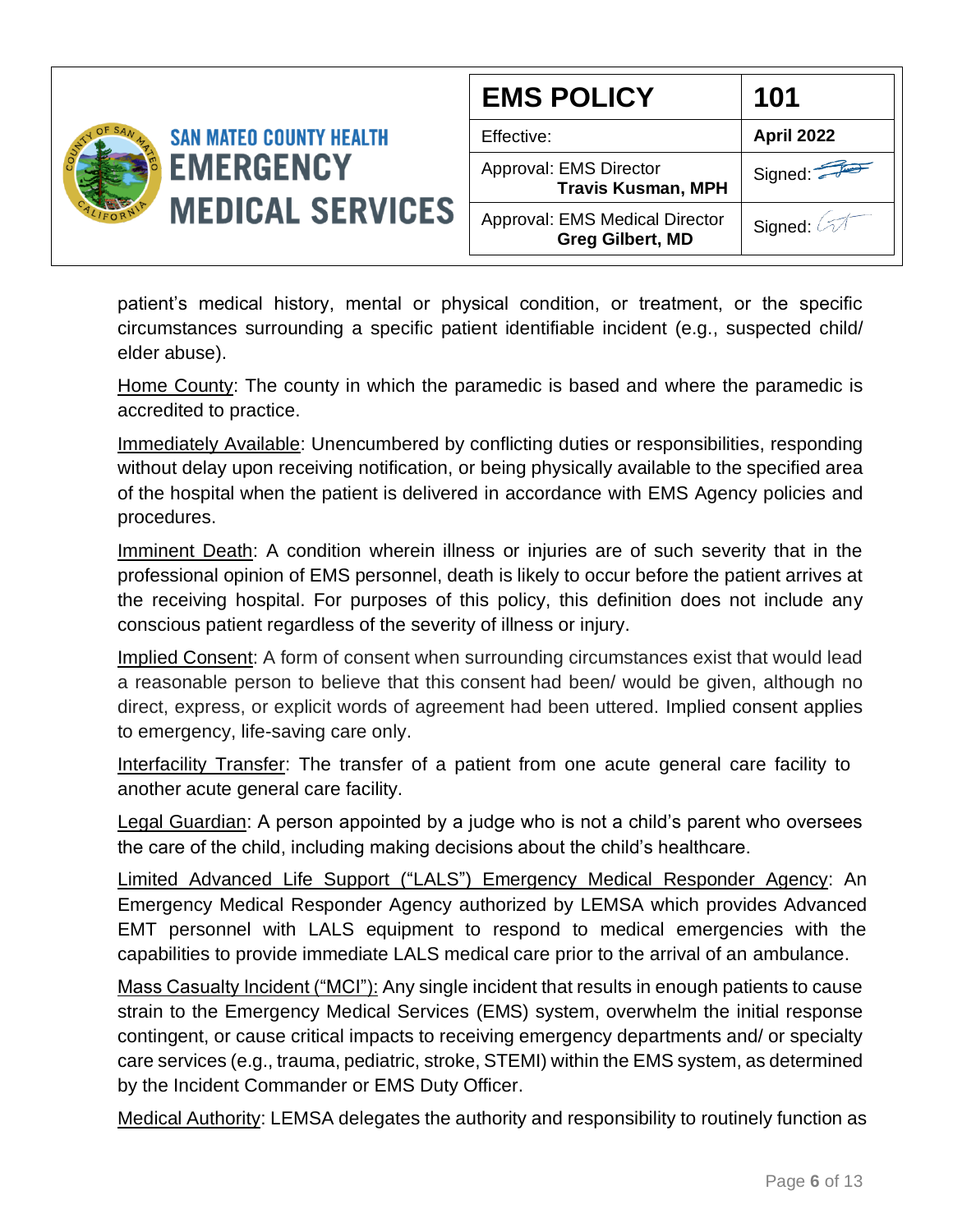|                                             | <b>EMS POLICY</b>                                         | 101                   |
|---------------------------------------------|-----------------------------------------------------------|-----------------------|
| <b>SAN MATEO COUNTY HEALTH</b>              | Effective:                                                | <b>April 2022</b>     |
| <b>EMERGENCY</b><br><b>MEDICAL SERVICES</b> | Approval: EMS Director<br><b>Travis Kusman, MPH</b>       | Signed: $\sqrt{2\pi}$ |
|                                             | Approval: EMS Medical Director<br><b>Greg Gilbert, MD</b> | Signed:               |

the authority for patient healthcare management at the scene of an emergency to that licensed or certified health care professional at the scene of the emergency who is most medically qualified specific to the provision of rendering emergency medical care amongst San Mateo County EMS prehospital personnel present. If no licensed or certified health care professional is available, the authority shall be vested in the most appropriate medically qualified representative of public safety agencies who may have responded to the scene of the emergency. When on scene, the EMS Supervisor or Clinical Field Specialist of the County contracted emergency ambulance services provider, or EMS Supervisor of the County designated Paramedic First Response Service Provider shall function as the Medical Authority. The delegation of Medical Authority shall not supersede the medical control of the emergency medical services system vested in the LEMSA.

Medical Emergency: A condition or situation in which an individual has a need for immediate medical attention, or where the potential for such need is perceived by prehospital personnel or a public safety agency.

MEDS Viewer: A proprietary product furnished at no cost by American Medical Response which allows the receiving hospital to view and obtain a copy of the prehospital patient care record forthe STEMI patient.

Mobile Stroke Unit ("MSU"): An ambulance capable of delivering at minimum Advanced Life Support ("ALS") services that has a Computerized Tomography ("CT") scanner capable of performing head CTs in the community and prior to arriving at a hospital.

Mobile Stroke Unit ("MSU") Program: A predetermined plan that includes a MSU and MSU team who respond in an ambulance and provide high level acute stroke care at the scene of an emergency, during transport to an acute care hospital and while in an acute care hospital until responsibility is assumed by the emergency or other medical staff of that hospital. The program is approved by the EMS Agency to be deployed in the prehospital setting to provide rapid assessment of suspected acute stroke patients by utilizing a mobile computed tomography ("CT") scanner on-scene and able to transmit images to a remote site and provide a hard copy to receiving hospitals. Further elements of the program can include treatment with intravenous thrombolytic therapy, hemostatic agents, and blood pressure medications and determination of appropriate hospital destination depending on CT scanner findings and consultation with closest receiving facility capable of supporting the suspected or confirmed stroke patient.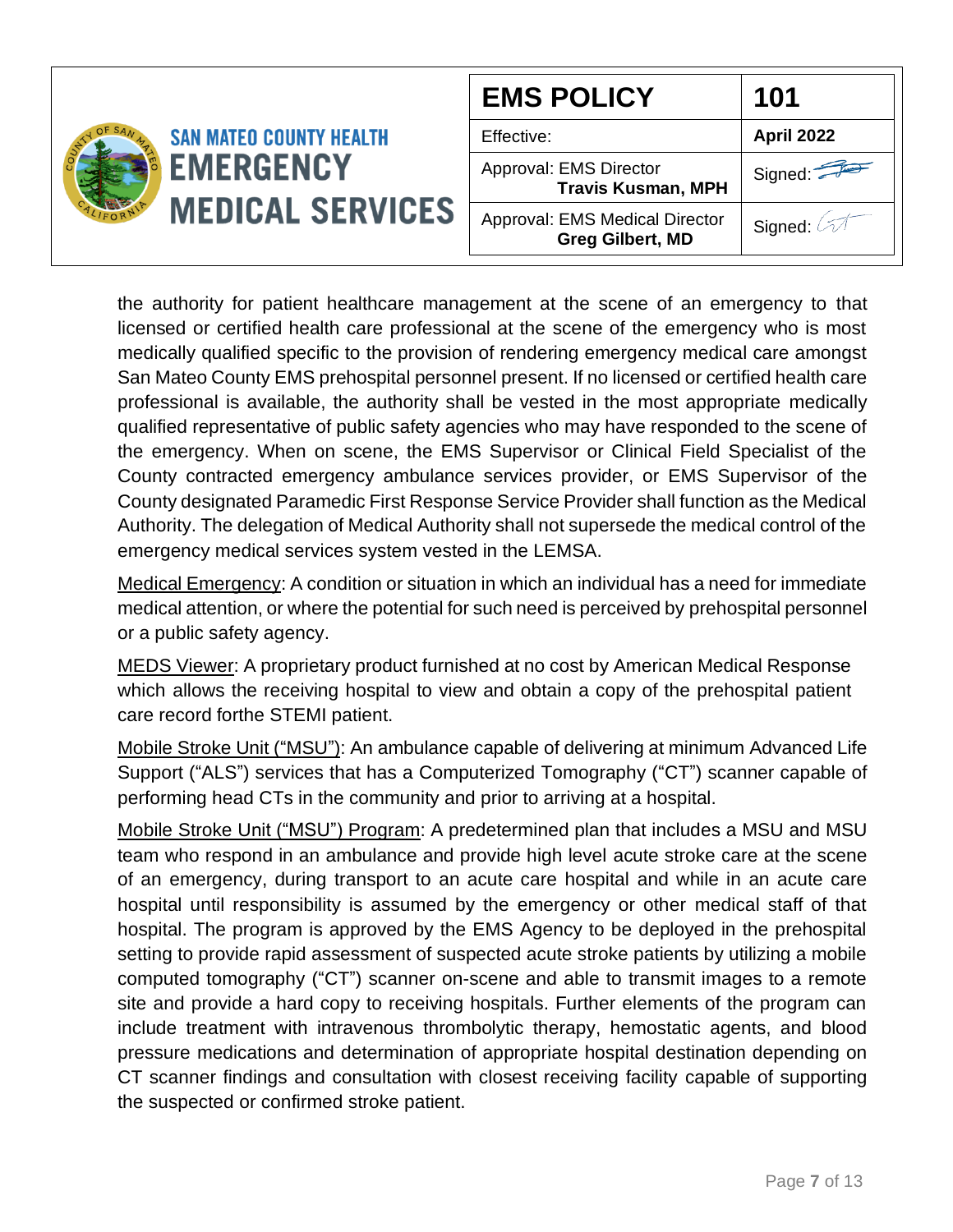

Mobile Stroke Unit ("MSU") Team: An organized group of health care providers that specialize in stroke care and may include, but not limited to a radiology technician, registered nurse, paramedic, emergency medical technician, and neurologist.

National Emergency Medical Services Information System ("NEMSIS"): The national database that is used to store EMS data from the United States and its territories.

Off-road vehicle ("ORV"): An alternative vehicle that is not an authorized ambulance used to extract a patient from a limited access area to an area accessible by an ambulance or air ambulance. These vehicles are not intended to be used for nor are authorized to transport patients to a hospital.

Obvious Death Criteria: Physical exam findings a paramedic, EMT, designated first responder, or public safety officer can use to determine if resuscitative measures are not indicated.

Palliative Care: The World Health Organization ("WHO") defines palliative care as "An approach that improves the quality of life of patients and their families facing the problem associated with life-threatening illness, through the prevention and relief of suffering by means of early identification and impeccable assessment and treatment of pain and other problems, physical, psychosocial, and spiritual."

Paramedic: A licensed prehospital care provider who operates within the ALS scope of practice.

Parent: The lawful father or mother of a person.

Patient: Any person for whom 9-1-1 services have been activated and that EMS personnel encounter (see Patient Contact) and who meets any of the following criteria:

- 1. Has a chief complaint or demonstrates illness or injury;
- 2. Is not oriented to person, place, time or event;
- 3. Requires or requests an assessment, field treatment, or transport; or
- 4. Is a minor who is not accompanied by a parent or legal guardian and appears to be ill or injured.

Patient Contact: Any time when EMS personnel encounter a patient and perform any of the following:

1. Offer medical assistance when medically indicated;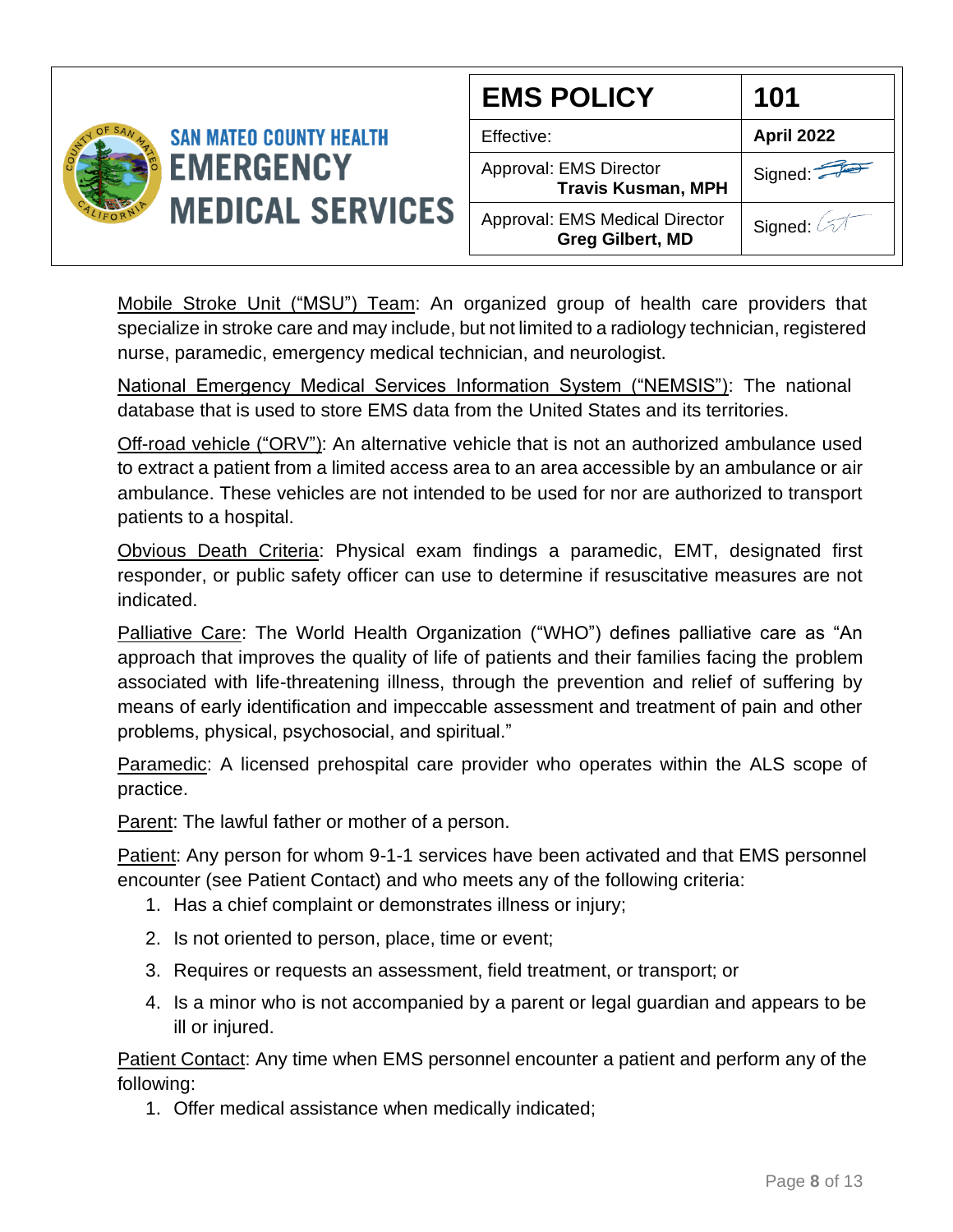

| <b>EMS POLICY</b>                                         | 101        |
|-----------------------------------------------------------|------------|
| Effective:                                                | April 2022 |
| Approval: EMS Director<br><b>Travis Kusman, MPH</b>       | Signed:    |
| Approval: EMS Medical Director<br><b>Greg Gilbert, MD</b> | Signed: 4  |

- 2. Perform a visual assessment of clinical acuity;
- 3. Perform a hands-on physical assessment, including vital signs;
- 4. Determine the mechanism of injury;
- 5. Obtain a history of present illness; or
- 6. Witness any medical care rendered by other parties.

Percutaneous Coronary Intervention ("PCI"): A procedure used to open or widen a narrowed or blocked coronary artery to restore blood flow supplying the heart, usually done on an emergency basis for a STEMI patient.

Physician Orders for Life Sustaining Treatment ("POLST"): A signed POLST is a legally valid physician order form that addresses a patient's wishes related to end-of-life care. A POLST may be signed by a physician, nurse practitioner, or physician assistant. POLST may be used for both adult and pediatric patients.

Physician: A licensed Doctor of Osteopathic Medicine ("DO") or Doctor of Medicine ("MD") licensed in the State of California.

Primary Stroke Center ("PSC"): A hospital that has successfully completed and maintains Joint Commission accreditation as a PSC and enters into a written agreement with LEMSA to be designated as a PSC. These centers can treat stroke patients throughout the continuum of care.

Priority 1 Response: An emergency (lights and siren) response.

Priority 3 Response: A non-emergency (no lights or siren) response.

Protected Health Information ("PHI"): Individually identifiable health information that is held or transmitted in any form or media, whether electronic, written, spoken, printed, digital, recorded, or photographic, which can be linked to an individual or there is a reasonable basis to believe it can be used to identify an individual.

Public Safety Communications ("PSC"): San Mateo County Public Safety Communications, the LEMSA authorized Emergency Medical Dispatch service provider.

Quality Improvement ("QI"): Methods of evaluation that are composed of structure, process, and outcome evaluations that focus on improvement efforts to identify root causes of problems, intervene to reduce or eliminate these causes, take steps to correct the process, and recognize excellence in performance and delivery of care.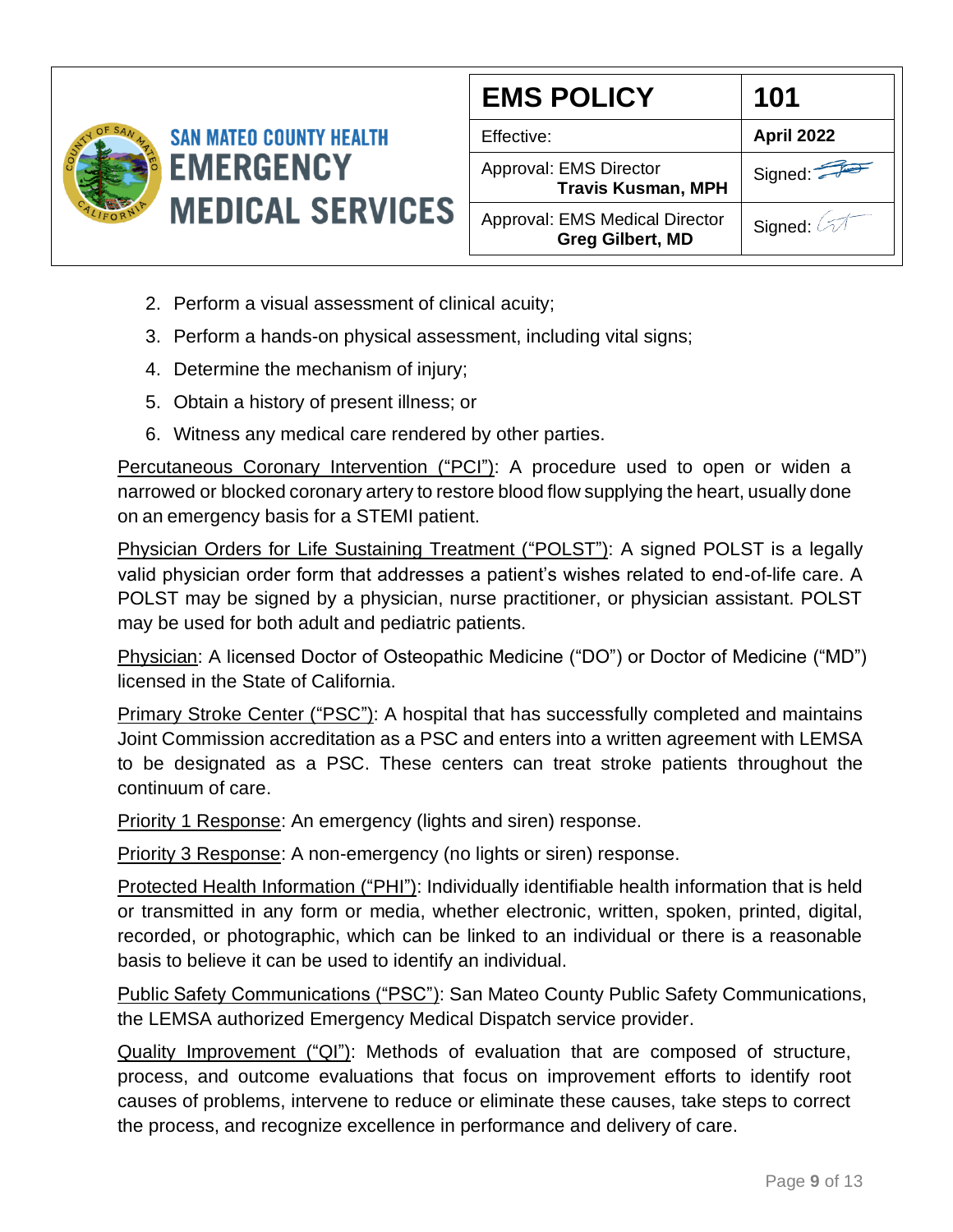|                                             | <b>EMS POLICY</b>                                         | 101                |
|---------------------------------------------|-----------------------------------------------------------|--------------------|
| <b>SAN MATEO COUNTY HEALTH</b>              | Effective:                                                | <b>April 2022</b>  |
| <b>EMERGENCY</b><br><b>MEDICAL SERVICES</b> | Approval: EMS Director<br><b>Travis Kusman, MPH</b>       | Signed: $\sqrt{2}$ |
|                                             | Approval: EMS Medical Director<br><b>Greg Gilbert, MD</b> | Signed:            |

Reasonable Search: A brief attempt by prehospital personnel to locate documentation that may identify a patient as a potential organ donor, or one who has refused to make an anatomical gift. This search shall be limited to a wallet or purse that is on or near the individual to locate a driver license or other identification card with this information. This requirement may be met by asking a family member, if one is present, about the presence of an organ donor card. A reasonable search shall not take precedent over patient care/treatment.

Reasonable suspicion: Information known to EMS personnel which, based on their training and experience, would lead another EMS provider in the same situation to suspect that the injury or condition of the patient was the result of a violent act or neglect.

Refusal of Care: A pathway for ALS personnel on scene of an emergency incident to follow when an individual identified as a "patient" refuses medical treatment/ambulance transportation or when a parent(s), legal guardian, or designated decision maker refuses medical treatment/ambulance transport for a minor identified as a patient. Only ALS personnel may complete a Refusal of Care; BLS personnel are required to contact the Base Hospital for Refusal of Care requests.

Reportable Event: An unexpected event/ occurrence during the dispatch, rescue, care, or transport of a patient requiring emergency medical care that is not the direct cause of serious physical, psychological injury, or the risk thereof, but does require investigation for the purposes of quality improvement.

Rescue aircraft: Any aircraft the usual function of which is not prehospital emergency medical transport, but which may be used for prehospital transport when use of an air or ground ambulance is inappropriate or unavailable. Rescue aircraft may be ALS or BLS capable.

Safe Surrender Site: A location designated by the board of supervisors of a county or by a local fire agency, upon the approval of the appropriate local governing body of the agency, to be responsible for accepting physical custody of a minor child who is 72-hours old or younger from a parent or individual who has lawful custody of the child and who surrenders the child pursuant to Section 271.5 of the Penal Code or a location within a public or private hospital that is designated by that hospital to be responsible for accepting physical custody of a minor child who is 72 hours old or younger from a parent or individual who has lawful custody of the child and who surrenders the child pursuant to Section 271.5 of the Penal Code.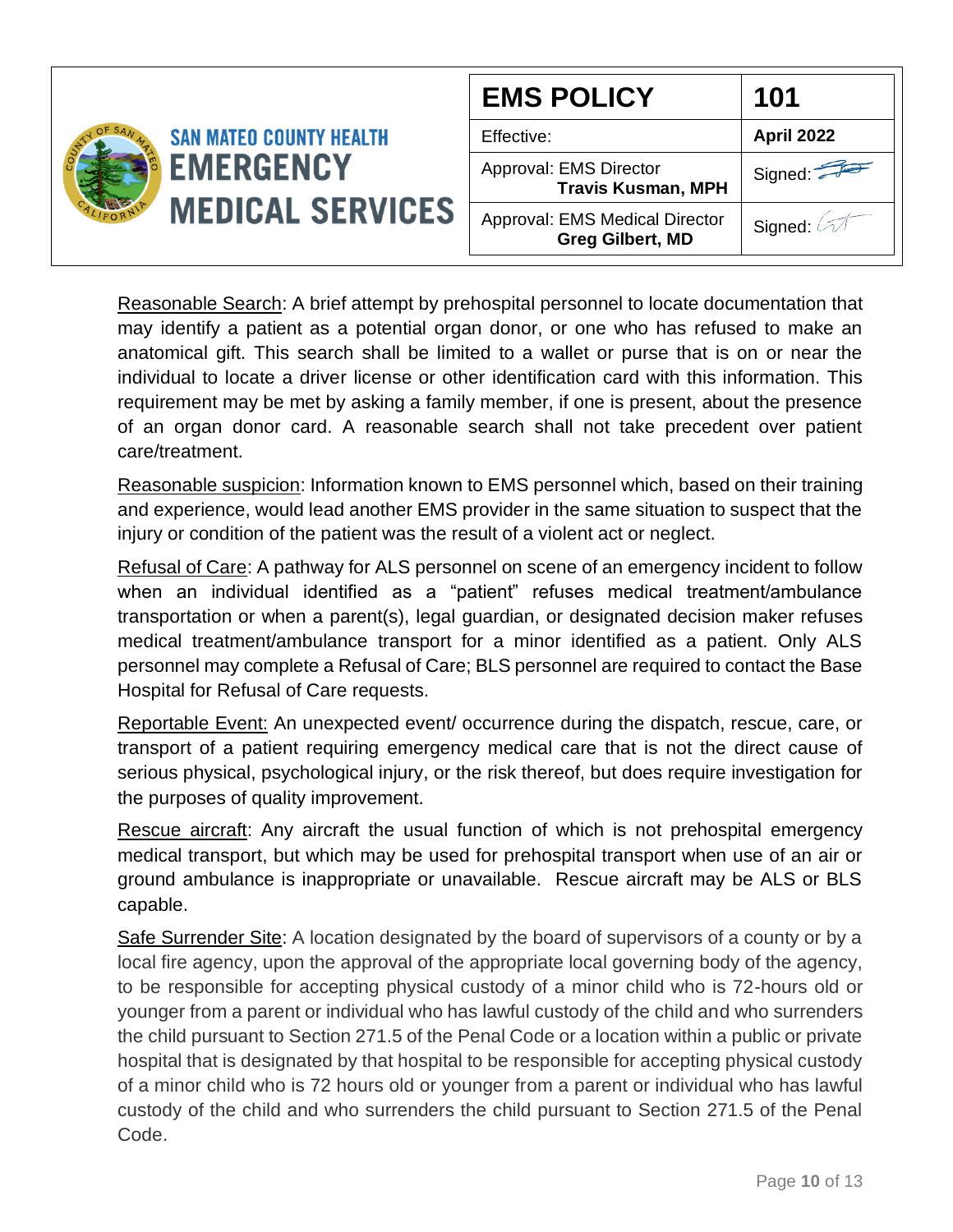

San Francisco International Airport ("SFO"): The areas within and immediately surrounding the San Francisco International Airport operated by the City and County of San Francisco.

Scene Management Authority: Authority for the management of the scene of an emergency shall be vested in the appropriate public safety agency having primary investigative authority.

Selective Treatment Measure: Similar to comfort-focused treatment measures, selective treatment measures are medical interventions used to provide and promote patient comfort, safety, and dignity. Selective treatment measures applicable for POLST and AHCD may include but are not limited to:

- Airway maneuvers, including foreign body removal;
- Suctioning;
- Oxygen;
- Hemorrhage control;
- Oral hydration;
- Glucose administration;
- Pain control (fentanyl);
- IV administration and fluids if necessary; and
- Positive pressure ventilation.

Sentinel Event: Any unexpected event/ occurrence involving death or serious physical or psychological injury, or the risk thereof. The phrase "or the risk thereof" includes any process variation for which a recurrence would carry a significant chance of a serious adverse outcome. An Unusual Event/Occurrence is considered a Sentinel Event if it could reasonably be considered the direct cause of a death or serious injury. Sentinel Events warrant immediate investigation and reporting to LEMSA.

Special Weapons and Tactics ("SWAT"): A law enforcement team which uses specialized equipment and tactics in high-risk situations.

ST Segment Elevation Myocardial Infarction ("STEMI"): A clinical syndrome defined by symptoms of myocardial infarction in association with ST-segment elevation on Electrocardiogram ("ECG").

Standardized Patient Designated Directives: Describes the forms or medallion that recognizes and accommodates a patient's wish to limit prehospital treatment at home, in long term care facilities, or during transport between facilities. Examples include: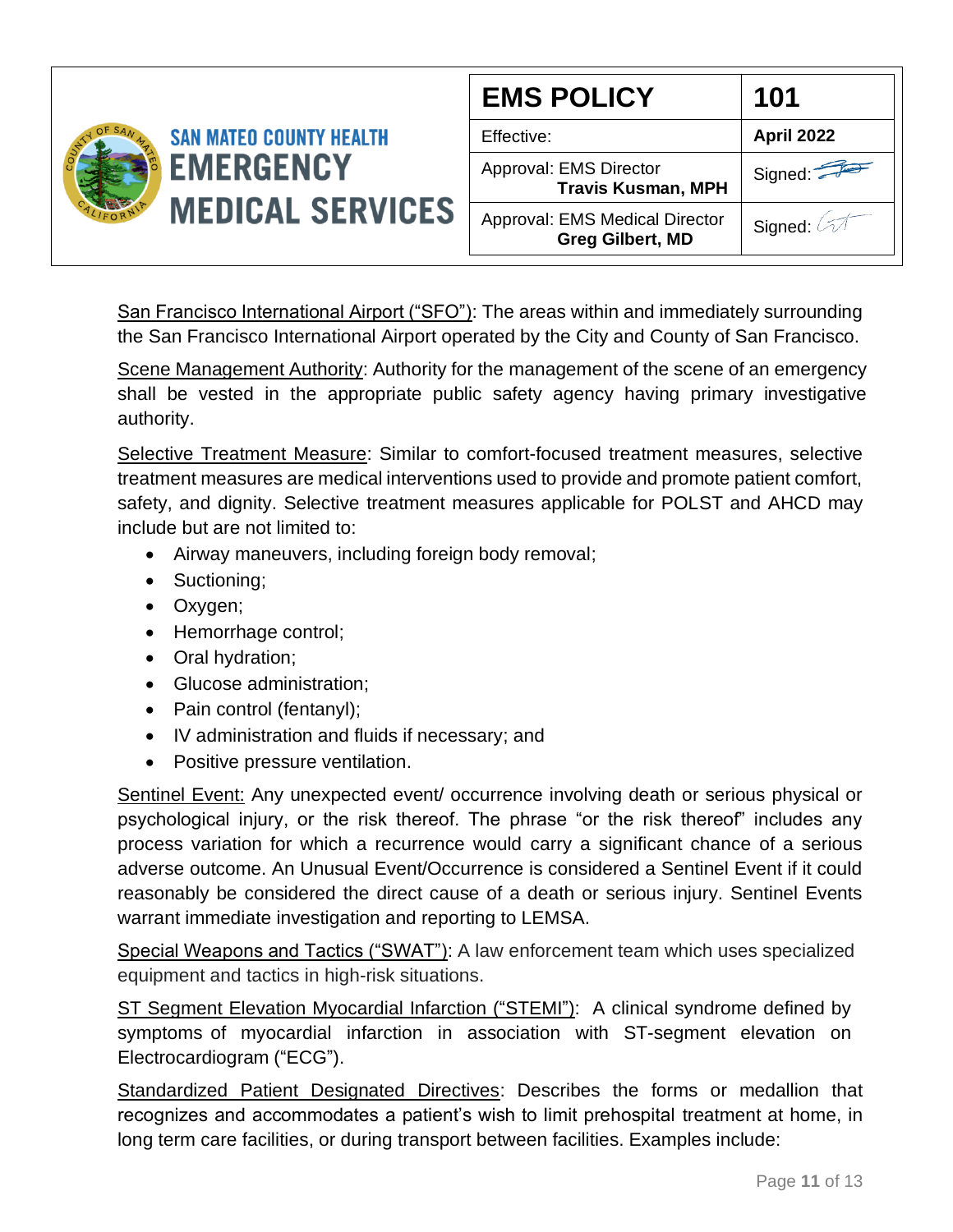

| <b>EMS POLICY</b>                                         | 101                       |
|-----------------------------------------------------------|---------------------------|
| Effective:                                                | <b>April 2022</b>         |
| Approval: EMS Director<br><b>Travis Kusman, MPH</b>       | Signed:                   |
| Approval: EMS Medical Director<br><b>Greg Gilbert, MD</b> | Signed: $\oslash \oslash$ |

- Statewide Emergency Medical Services Authority ("EMSA")/ California Medical Association ("CMA") Prehospital DNR Form;
- State EMS Authority approved DNR medallion;
- Physician Orders for Life Sustaining Treatment ("POLST"); and
- Advanced Health Care Directive ("AHCD").

STEMI Critical Care System [or "STEMI Care System"]: An integrated prehospital and hospital program that is intended to direct patients with field or Referral Hospital identified STEMI directlyto hospitals with specialized capabilities to promptly treat these patients.

STEMI Care: Emergency cardiac care for a STEMI Patient.

STEMI Information System: The computer information system maintained by each SRC which captures the presentation, diagnostic, treatment and outcome data sets required by the EMS Agency and the SRC Standards.

STEMI Medical Director: A qualified physician board-certified by the American Board of MedicalSpecialties ("ABMS") as defined by the EMS Agency and designated by the hospital that is responsible for the STEMI program, performance improvement, and patient safety programs related to a STEMI critical care system.

STEMI Patient: A patient with symptoms of myocardial infarction in association with ST-SegmentElevation in an ECG.

STEMI Program: An organizational component of the hospital specializing in the care of STEMIpatients.

STEMI Program Manager: A registered nurse or qualified individual as defined by the EMS Agency, and designated by the hospital responsible for monitoring, coordinating and evaluatingthe STEMI program.

STEMI Quality Improvement Committee: The confidential multi-disciplinary peer-review committee, comprised of representatives from the STEMI Receiving Centers ("SRC"), STEMI Referral Hospitals ("SRH") and other professionals designated by the EMS Agency, which audits the STEMI Critical Care System, makes recommendations for system improvements, and functions in an advisory capacity to the EMS Agency on other STEMI and cardiac care system issues. Committee members designated by the EMS Agency may include, but are not limited to, SRC medical directors and program managers, representatives from SRH, interventional andnon-interventional cardiologists, emergency medicine sub-specialists, and representatives fromground and air emergency medical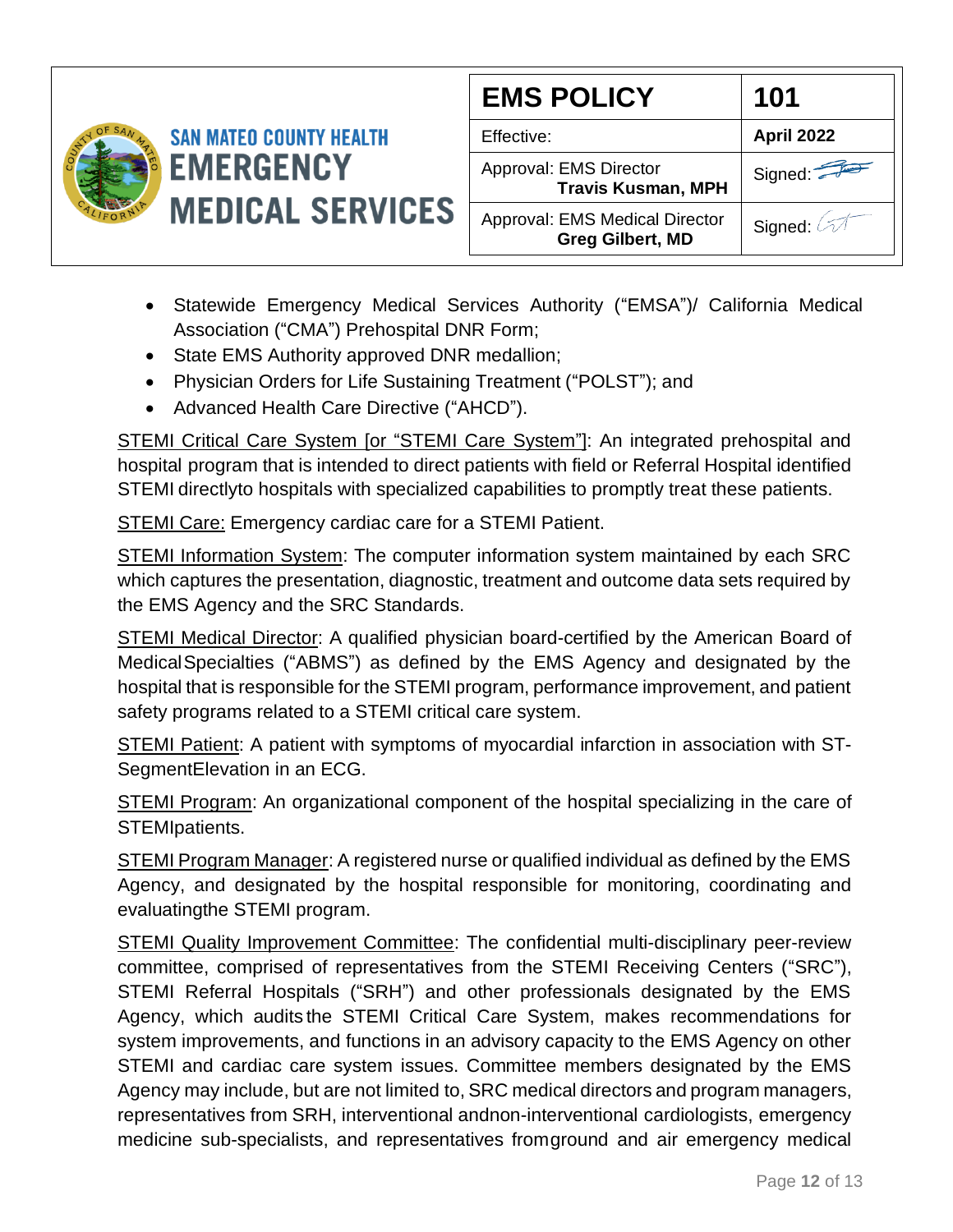

| <b>EMS POLICY</b>                                                | 101                   |
|------------------------------------------------------------------|-----------------------|
| Effective:                                                       | April 2022            |
| Approval: EMS Director<br><b>Travis Kusman, MPH</b>              | Signed:               |
| <b>Approval: EMS Medical Director</b><br><b>Greg Gilbert, MD</b> | Signed: $\oslash\top$ |

services providers.

STEMI Receiving Center ("SRC"): A licensed general acute care facility that enters into a written agreement with the LEMSA, meets the minimumhospital STEMI care requirements pursuant to Section 100270.124 and can perform PCI.

STEMI Receiving Center Services: The customary and appropriate hospital and physician services provided by a SRC to STEMI patients, which, at a minimum, meet SRC Standards.

STEMI Referral Hospital ("SRH"): A licensed general acute care facility that meets the minimumhospital STEMI care requirements pursuant to Section 100270.125.

STEMI Team: Clinical personnel, support personnel, and administrative staff that function together as part of the hospital's STEMI program.

Thrombectomy Capable Stroke Center ("TSC"): A primary stroke center with the ability to perform mechanical thrombectomy for an ischemic stroke patient and meets the designation requirements by Joint Commission and enters into a written agreement with LEMSA to be designated as a TSC. These centers can treat both ischemic and hemorrhagic strokes throughout the continuum of care.

Trauma Center: A hospital designated by the San Mateo County Emergency Medical Services Agency as a facility to receive and render appropriate, complex, multi-disciplinary care to trauma patients.

Unusual Event/ Occurrence: Any event or occurrence deemed to have impact or potential impact on patient care, and/ or any practices felt to be outside the norm of acceptable patient care. Unusual Events/Occurrences also cover events outside the "normal" flow of operations surrounding dispatch, response, rescue, and disposition of all EMS responses. Unusual Events/Occurrences may or may not have life threatening impacts.

Valid DNR Order for Patients in a Licensed Health Care Facility: A written or electronic document in the medical record with the patient's name and statement "Do Not Resuscitate", "No Code", or "No CPR", that is signed and dated by a physician. Also includes a POLST with Do Not Attempt Resuscitation/ DNR checked and AHCD with instructions stating resuscitation should be withheld/discontinued.

Valid DNR Order for Patients at a Location Other Than a Licensed Facility: An alternate and valid DNR order that includes: